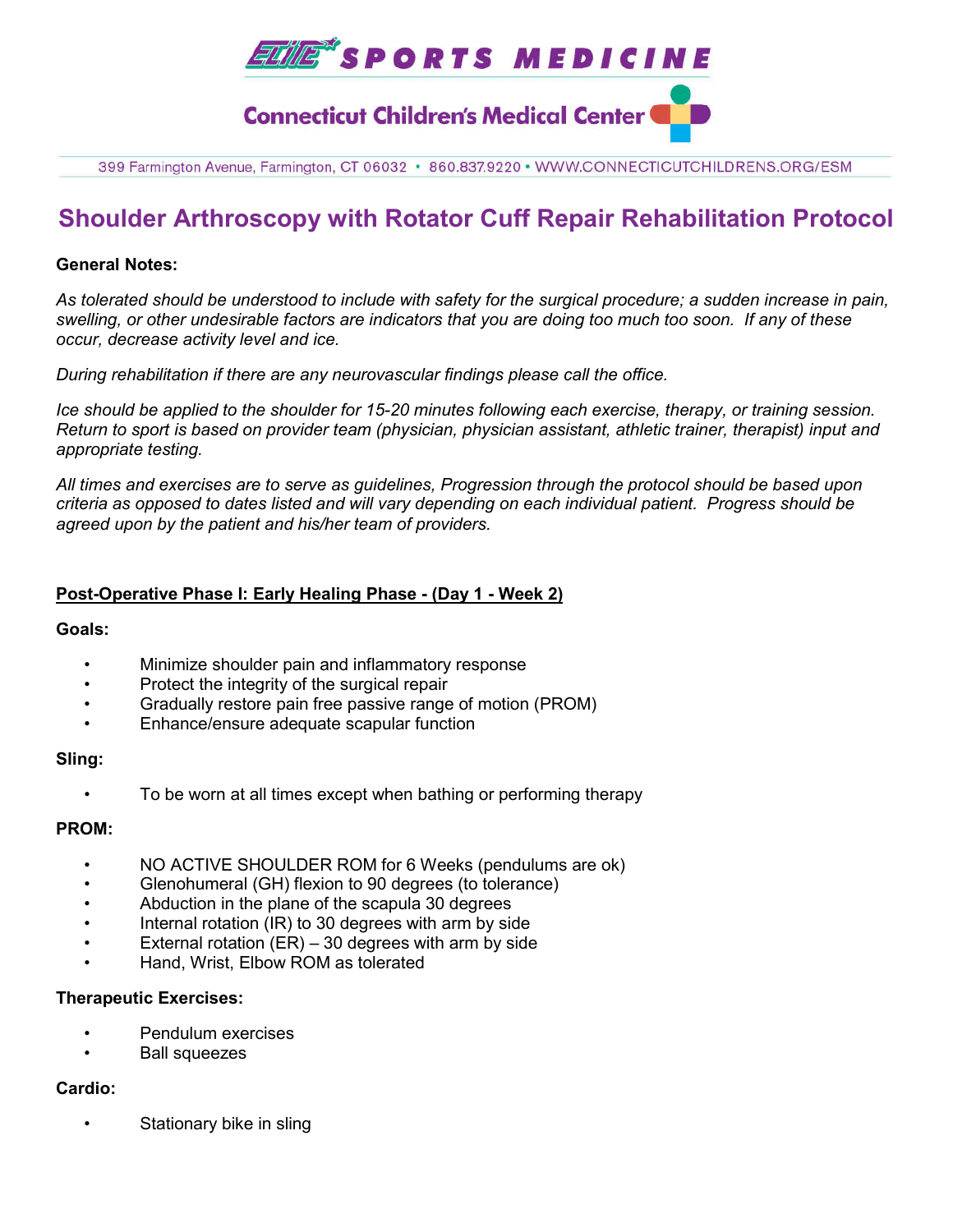

**Connecticut Children's Medical Center (** 

399 Farmington Avenue, Farmington, CT 06032 · 860.837.9220 · WWW.CONNECTICUTCHILDRENS.ORG/ESM

# **Shoulder Arthroscopy with Rotator Cuff Repair Rehabilitation Protocol**

#### **Modalities/Education:**

- Frequent cryotherapy for pain and inflammation
- Pre-modulated electrical stimulation to shoulder for pain reduction
- Patient education regarding posture, joint protection, positioning, hygiene, etc.

#### **Manual:**

• Scar and soft tissue mobilization as needed

#### **Post-Operative Phase II: Early Motion Phase - (Week 2 - Week 4)**

#### **Goals:**

- Minimize shoulder pain and inflammatory response
- Protect the integrity of the surgical repair
- Gradually restore pain free passive range of motion (PROM)
- Enhance/ensure adequate scapular function

### **Sling:**

• To be worn at all times except when bathing or performing therapy

#### **PROM:**

- NO ACTIVE SHOULDER ROM for 6 Weeks
- Glenohumeral (GH) flexion to Full (as tolerated)
- Abduction in the plane of the scapula to Full (as tolerated)
- Internal rotation (IR) to Full as tolerated
- External rotation (ER) to 45 degrees

#### **Therapeutic Exercises:**

- Pendulum exercises
- Periscapular isometrics
- Ball squeezes

#### **Cardio:**

Stationary bike in sling

### **Modalities/Education:**

- Frequent cryotherapy for pain and inflammation
- Pre-modulated electrical stimulation to shoulder for pain reduction
- Patient education regarding posture, joint protection, positioning, hygiene, etc.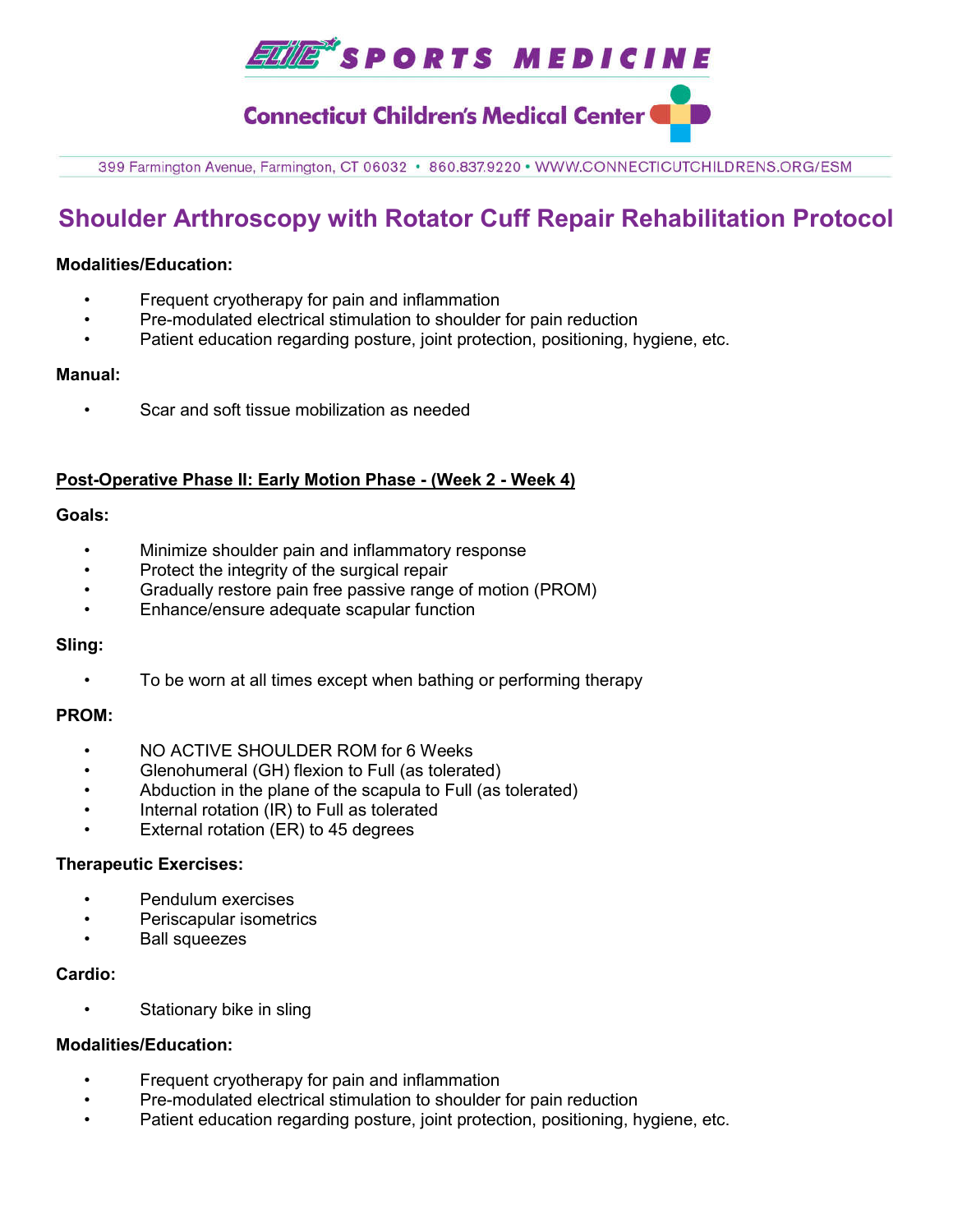

**Connecticut Children's Medical Center (** 

399 Farmington Avenue, Farmington, CT 06032 · 860.837.9220 · WWW.CONNECTICUTCHILDRENS.ORG/ESM

# **Shoulder Arthroscopy with Rotator Cuff Repair Rehabilitation Protocol**

### **Manual:**

• Scar and soft tissue mobilization as needed

### **Post-Operative Phase III: Progressive Motion Phase - (Week 4 – Week 6)**

### **Goals:**

- Minimize shoulder pain and inflammatory response
- Protect the integrity of the surgical repair
- Progress ROM
- **Begin light waist level activities**

#### **Sling:**

• To be worn at all times except when bathing or performing therapy

#### **PROM:**

- Glenohumeral (GH) flexion to Full
- Abduction in the plane of the scapula to Full
- Internal rotation (IR) to Full
- External rotation (ER) to 60 degrees

### **Therapeutic Exercises:**

- Pendulum exercises
- Periscapular isometrics
- Gentle shoulder isometrics
- Ball squeezes

## **Cardio:**

• Stationary bike in sling

### **Modalities:**

• Continue cyrotherapy for pain and inflammation

### **Manual:**

- Scar and soft tissue mobilization as needed
- Joint mobilizations as needed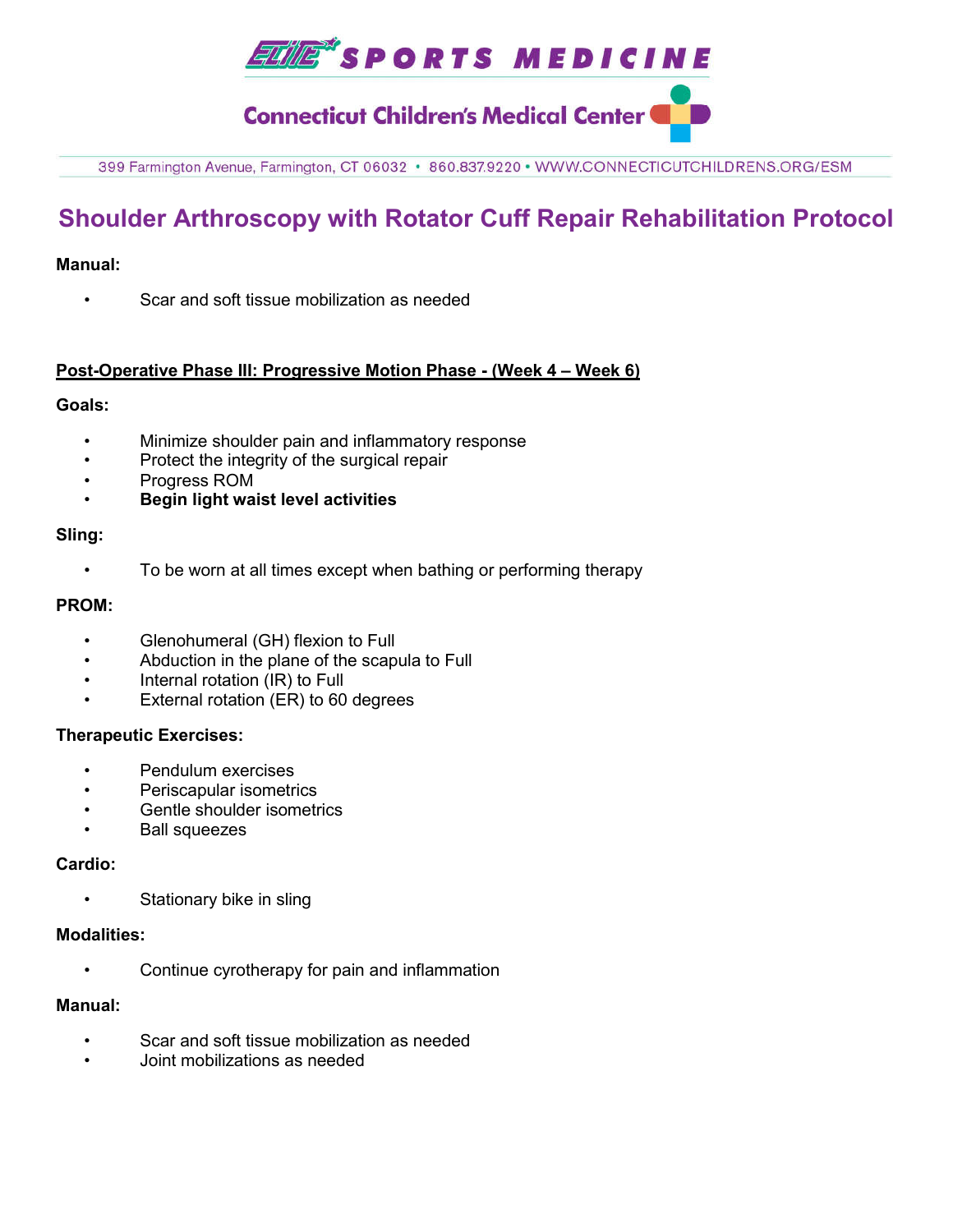

**Connecticut Children's Medical Center (** 

399 Farmington Avenue, Farmington, CT 06032 · 860.837.9220 · WWW.CONNECTICUTCHILDRENS.ORG/ESM

# **Shoulder Arthroscopy with Rotator Cuff Repair Rehabilitation Protocol**

## **Post-Operative Phase IV: Strengthening Phase - (Week 6 - Week 12)**

## **Goals:**

- Progress AROM
- Remain pain free for all exercises

## **Sling:**

• Discontinue sling use

## **ROM**

- AROM allowed as tolerated
- Glenohumeral (GH) flexion to Full
- Abduction in the plane of the scapula to Full
- Internal rotation (IR) to Full
- External rotation (ER) progress to Full as tolerated

## **Therapeutic Exercises:**

- Progress scapular stabilization exercises
- Isotonic shoulder strengthening in functional ROM
- Gradual resistance exercises for rotator cuff
- Core Strengthening
- Begin shoulder height functional activities

### **Proprioception:**

• Gradual PNF strengthening

### **Manual:**

- Scar and soft tissue mobilizations as needed
- Joint mobilizations as needed

### **Cardio:**

• Stationary bike, Elliptical with light upper body, Treadmill walking, UBE (light resistance)

## **Modalities:**

- Continue cyotherapy for pain and inflammation
- Continued patient education: posture, joint protection, positioning, hygiene, etc.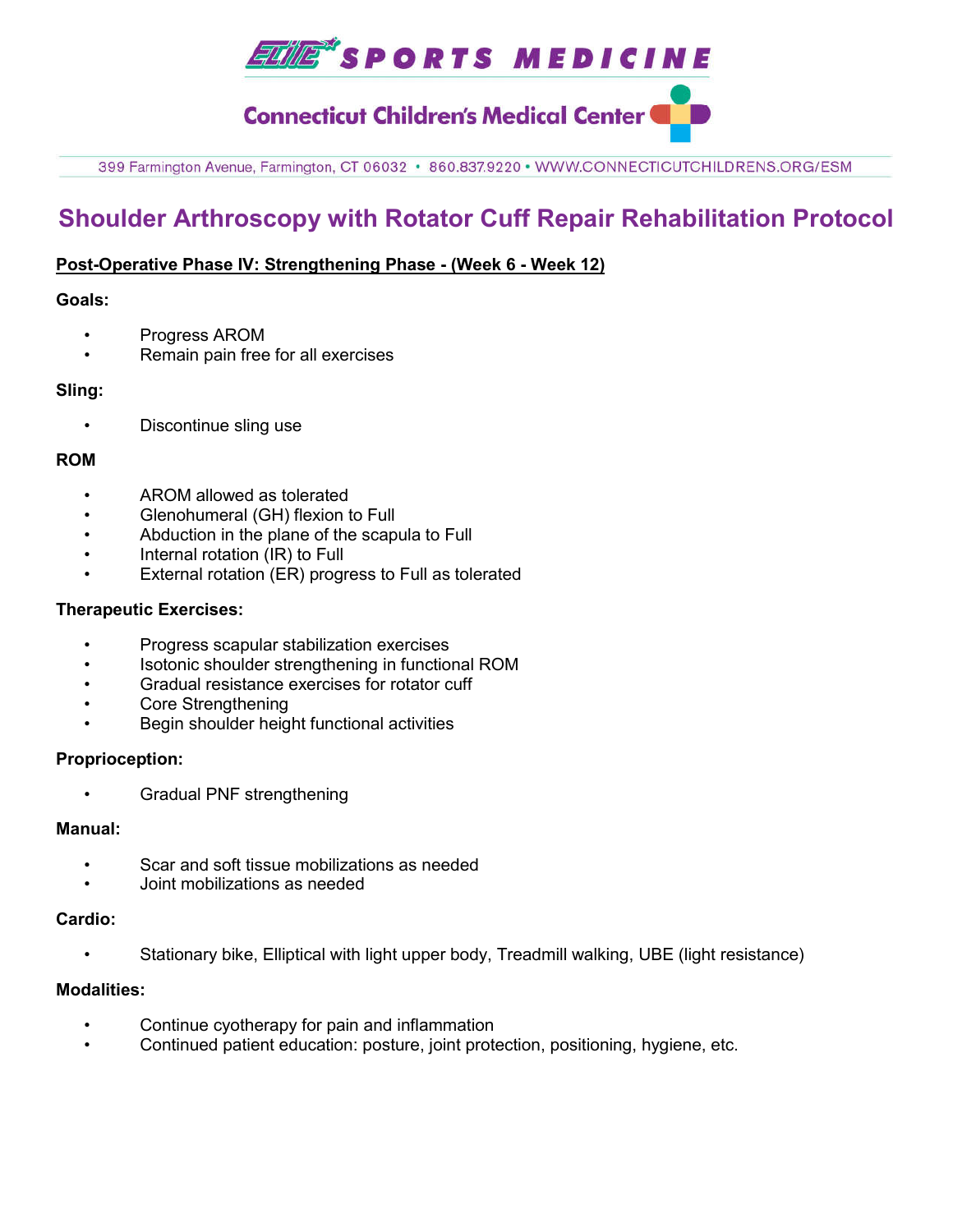*ELME\*SPORTS MEDICINE* 

**Connecticut Children's Medical Center (** 

399 Farmington Avenue, Farmington, CT 06032 · 860.837.9220 · WWW.CONNECTICUTCHILDRENS.ORG/ESM

# **Shoulder Arthroscopy with Rotator Cuff Repair Rehabilitation Protocol**

## **Post-Operative Phase V: Activity Phase (Week 12 – Week 18)**

### **Goals:**

- Progress strength, endurance, neuromuscular control
- Progress shoulder height functional activities
- Gradual and planned buildup of stress rotator cuff musculature

## **Therapeutic Exercises:**

- Rotator Cuff Strengthening ER/IR strengthening
	- o Side lying ER with towel roll
	- o Manual resistance to ER in supine in scapular plane
	- o ER/IR with exercise tubing at 0 degrees of abduction (towel roll)
- Prone rowing at 30/45/90 degrees of abduction to neutral arm position
- Progress rhythmic stabilization drills
	- o ER/IR in the scapular plane
	- o Flexion/extension and adduction/abduction at various angles of elevation
- Progress strengthening to focus on both upper and lower segments:
	- o PNF patterns
	- o IR resistive band at 45, 90 degrees of abduction
- Progress isotonic strengthening if patient demonstrates no compensatory strategies, is not painful, and has no residual soreness
- Closed Chain (CKC) plyometrics

## **Cardio:**

• Stationary bike, Elliptical, Treadmill running, UBE

### **Precautions:**

- Avoid contact sports/activities
- Patient education regarding a gradual increase to shoulder activities

### **Manual**: as needed

## **Post-Operative Phase VI: Return to Sport Phase (Week 18+)**

### **Goals:**

• Progress to full strenuous work, throwing, and overhead activities

### **Therapeutic Exercise:**

- Initiate appropriate sport specific training guidelines
	- www.elitesportsmedicine.org
- Continue to advance all therapeutic exercises from previous phase